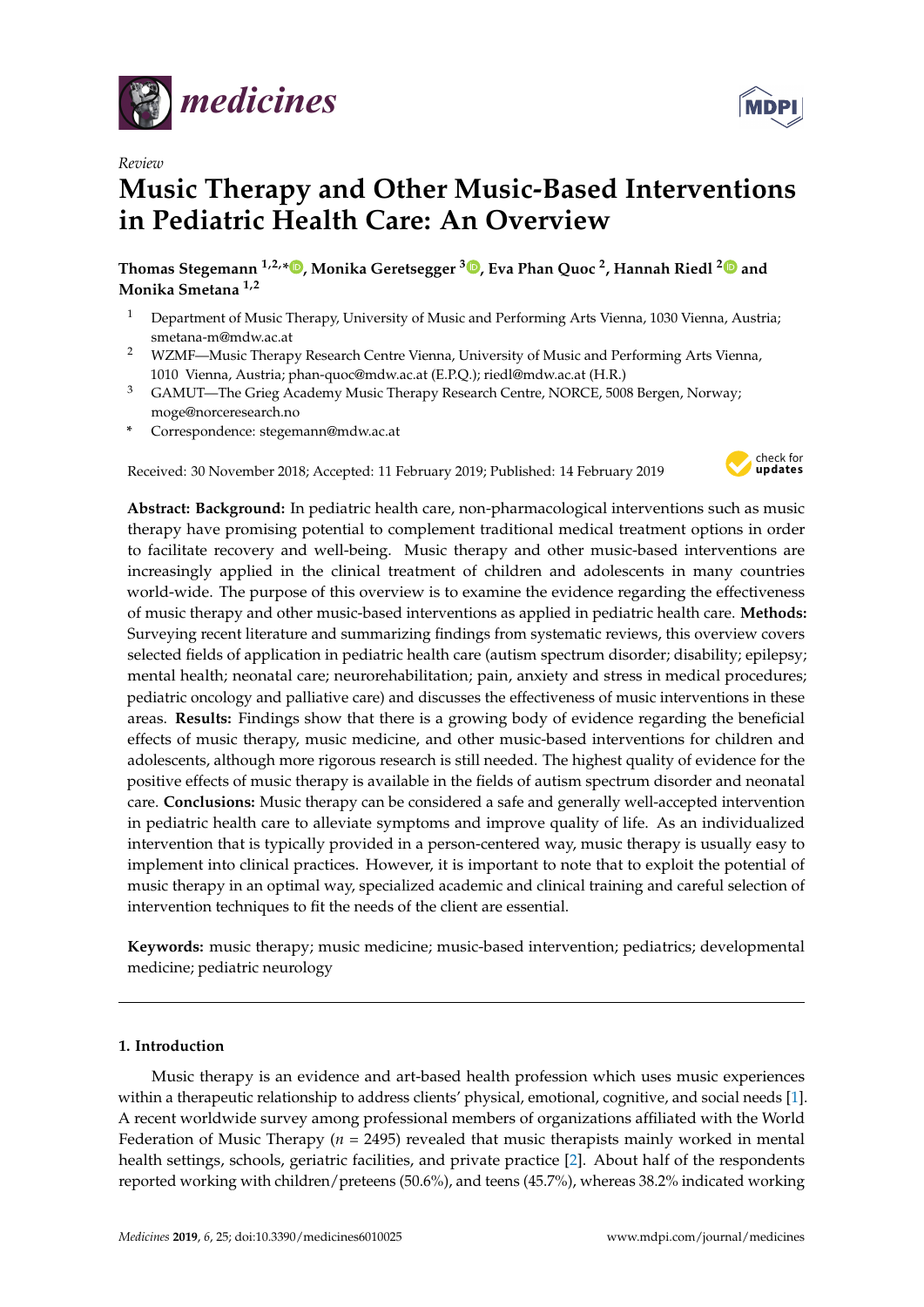with infants/children. In the ranking of specific populations served, autism spectrum disorder, developmental disabilities, and depressive disorder are amongst the top three. Although music therapy with children and adolescents constitutes a huge and important part of music therapy practice since the beginnings of the profession, there is a dearth of scientific evidence—particularly when compared to music therapy with adults—and more rigorous research is needed.

The purpose of this overview is to examine the evidence regarding the effectiveness of music therapy and other music-based interventions as applied in pediatric health care. *1.1. Definitions* 

#### *1.1. Definitions*  $D$ efinitions and contrasts the music-based approaches used in  $\mathcal{L}$

This overview defines and contrasts three music-based approaches used in health care: music medicine, music therapy, and other music-based interventions (see Figure [1\)](#page-1-0).

<span id="page-1-0"></span>

**Figure 1.** Types of music-based interventions in health care.

therapy (MT) can be described as "a systematic process of intervention wherein the therapist helps the client to promote health, using music experiences and the relationships that develop through them as dynamic forces of change" [\[3\]](#page-9-2). With these tailored music experiences provided by credentialed music therapists, music therapy can be contrasted to interventions which are "categorized as 'music therapy can be contrasted to interventions which are "categorized as 'music medicine' when passive listening to pre-recorded music is offered by medical personnel" [\[4\]](#page-9-3), especially before, during and/or after medical interventions, and other music-based interventions such as musically-based activities like choir singing or playing drums that are provided by musicians or health professionals other than credentialed music therapists.<br>
professionals other than credentialed music therapists. In addition to the definition by the American Music Therapy Association (see above), music

In MT, four main methods are usually distinguished which overlap in clinical practice or may be combined: improvising, listening, recreating, and composing [\[5\]](#page-9-4). Depending on the underlying MT model (see Section [1.2.](#page-2-0)), the spontaneous creation of music by means of the voice, body, or simple musical instruments may be seen as the 'via regia' to the unconscious and may facilitate contact, communication, and emotional expression. Receptive methods (listening to music and responding verbally or in another modality) typically aim to activate or relax a client, to evoke specific body responses, memories, and fantasies, or to stimulate self-knowledge and reflection. Recreating methods encompasses any kind of pre-composed music that the client learns to play or sing. Composition means that the therapist helps the client to create (and to record or perform) music such as instrumental pieces, lyrics, and songs.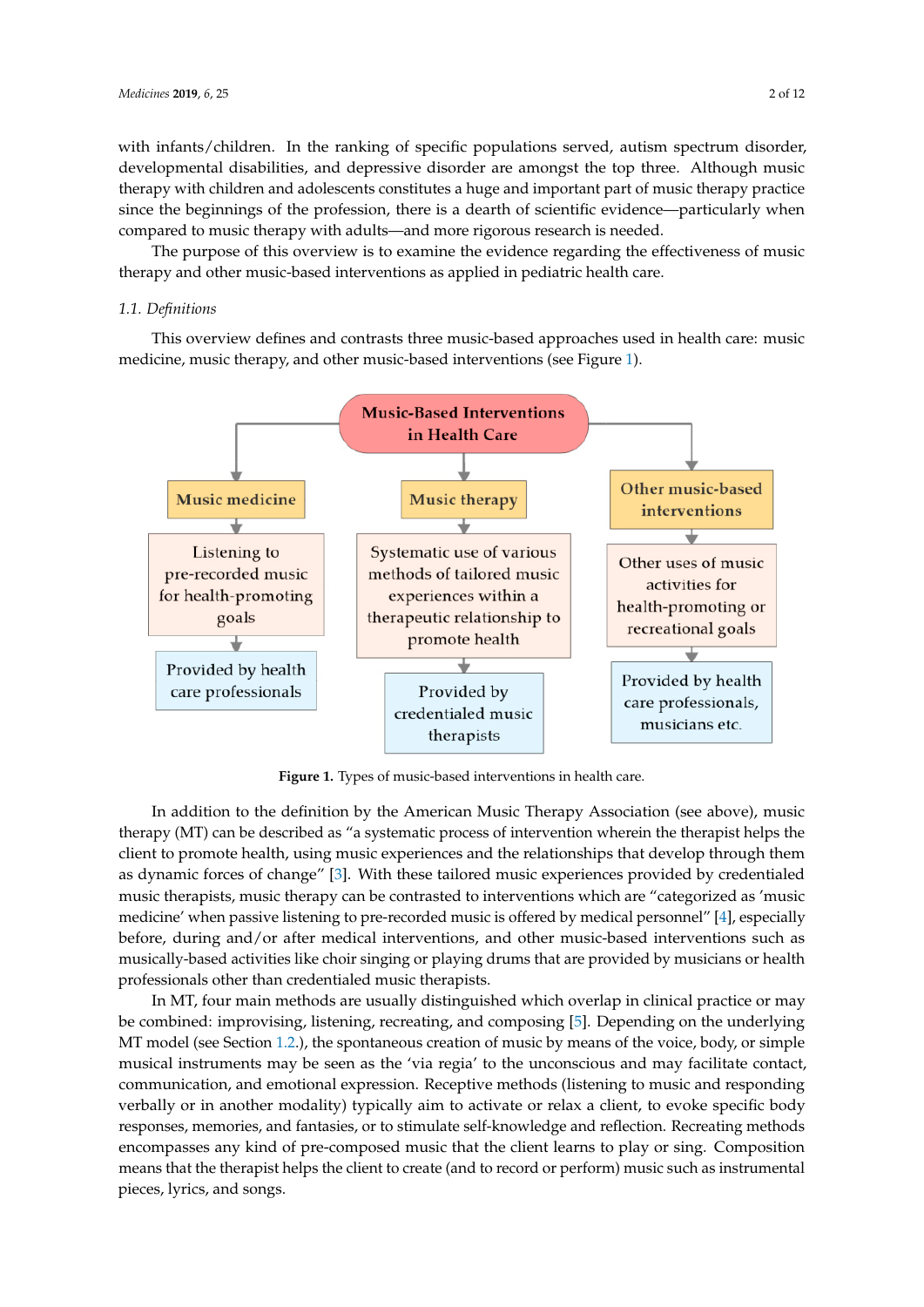#### <span id="page-2-0"></span>*1.2. Fields of Application and Music Therapy Approaches*

The first documentation of MT in children and adolescents comes from shortly after the Second World War, when pioneers in the USA, and from the late 1950s onwards also in Europe, started to use music for treating mentally ill people within various clinical fields [\[6\]](#page-9-5).

Apart from various clinical areas (see Section [3\)](#page-3-0), MT for children and adolescents is currently also applied in other health care fields such as chronic illness, as well as in non-medical and community contexts such as schools (special education, prevention) or refugee centers (integration, migration, trauma).

Music therapy is especially indicated when verbal language is not, or only limitedly, available or when music as a non-verbal medium enables access to one's own feelings in cases where improved processing of emotions may help to decrease symptoms. Music therapy can also help to regulate activity and tension and positively influence mood and motivation. In music interventions, it is not necessary for clients to have any musical background such as musical talent, the ability to play an instrument, or to read music; it is one's individual engagement with the music experience which is a key factor.

Functional and behavioristic approaches typically use the activating or relaxing effects of music for stimulation or calming, and to enhance learning of specific skills and behaviors. Humanistic approaches (represented by pioneers such as Juliette Alvin [\[7\]](#page-9-6), or Paul Nordoff and Clive Robbins [\[8\]](#page-9-7)) emphasize creativity and expression of the self within improvisational music making and the development of positive relationships by allowing the child to find his or her own musical way without fixed rules. Analytically-oriented MT (pioneered by Mary Priestley [\[9\]](#page-9-8)) employs the symbolic content of improvised music in order to connect with emotions, thoughts, images, or bodily sensations that cannot be verbalized.

In addition to individual and group therapy settings, family-based approaches have been increasingly used in MT with children and adolescents within the last couple of years [\[10\]](#page-9-9).

#### **2. Methods**

To evaluate the current evidence for the effectiveness of MT, music medicine, and other music-based interventions in selected fields of pediatric health care, we conducted database searches for systematic reviews published within the last five years (November 2013 to October 2018) using PubMed/Medline, Cinahl, PsycINFO, Scopus, and Web of Science. The following search terms were used: (1) music therapy/music intervention/music-based intervention or arts-based therapy combined with (2) children/pediatrics and with ([3](#page-3-0)) respective fields of application as listed in Section 3 of this article. Based on screening of titles and abstracts, we retrieved eligible systematic reviews. We included those systematic reviews where full-texts were available in English. Findings from systematic reviews and meta-analyses are briefly presented along with a descriptions of assumed working mechanisms and specific goals of music interventions in the Results section.

Included articles were assessed regarding their quality and validity using AMSTAR 2 (A MeaSurement Tool to Assess systematic Reviews) guidelines [\[11\]](#page-9-10). AMSTAR 2 is a critical appraisal tool for systematic reviews that include randomized or non-randomized studies of healthcare interventions, or both. It includes 16 items on domains such as "adequacy of the literature search", "justification for excluding individual studies", "appropriateness of meta-analytical methods", and "consideration of risk of bias when interpreting the results of the review". Based on a scheme for interpreting weaknesses detected in critical and non-critical items, the overall confidence in the results of the review can then be categorized as "high", "moderate", "low", or "critically low". All of the systematic reviews and meta-analyses included in our overview were assessed and rated independently by two of the authors. Any disagreements were discussed further in order to reach mutual consent between the two authors.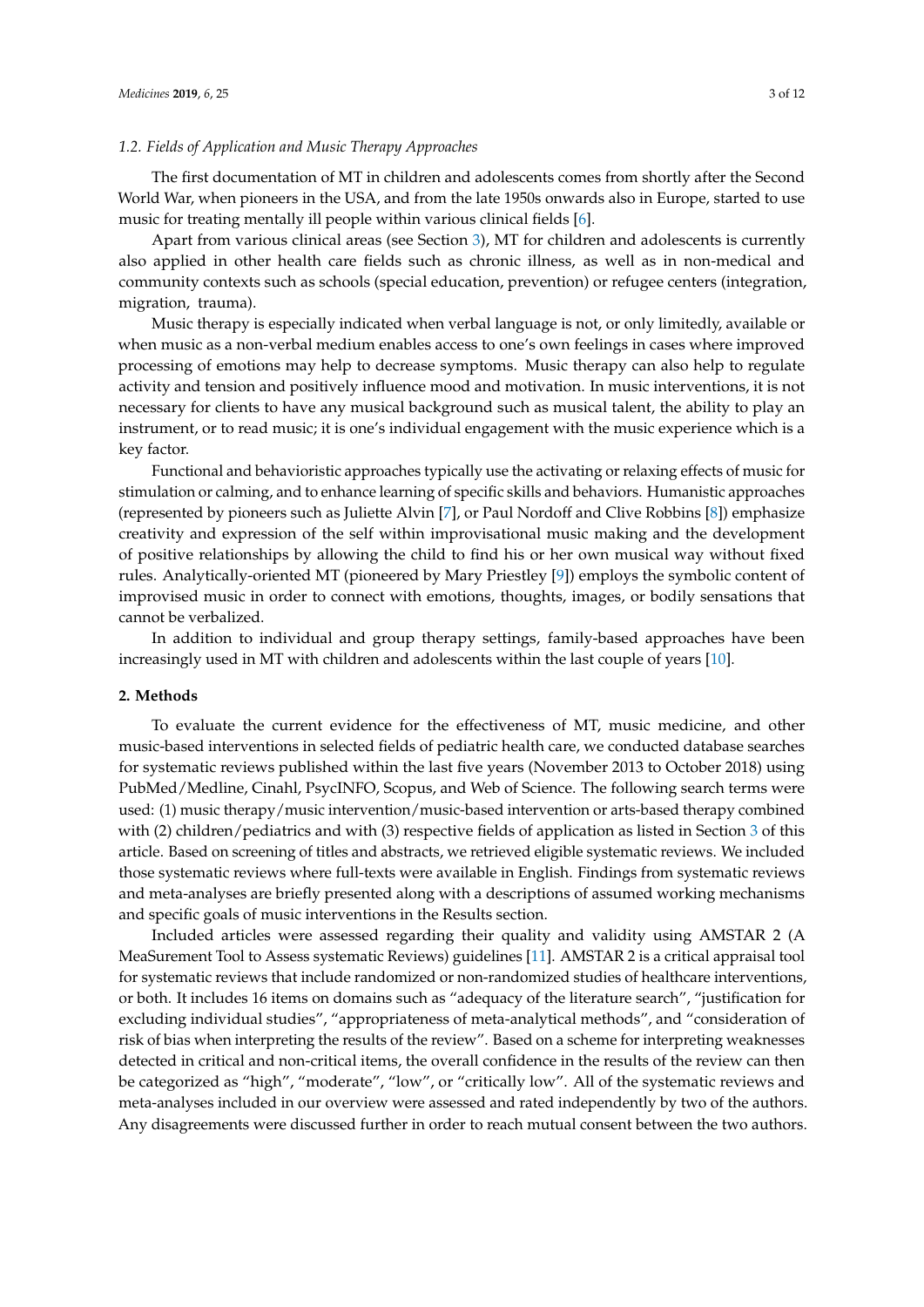### <span id="page-3-0"></span>**3. Results**

We included a total of 13 systematic reviews/meta-analyses—published within the last five years—across the following fields of pediatric health care (in alphabetical order; in parentheses;

number of systematic reviews included): autism spectrum disorder (2); disability (1); epilepsy (1); mental health (2); neonatal care (3); neurorehabilitation (1); pain, anxiety, and stress in medical procedures (2); pediatric oncology and palliative care (1). Key characteristics of the studies and an assessment of quality according to the AMSTAR 2 guidelines are summarized in Table [1.](#page-7-0)

#### *3.1. Autism Spectrum Disorders*

Music therapy has been applied in the field of autism since the mid-1940s [\[12\]](#page-9-11). The latest update of a Cochrane review on music therapy for people with autism spectrum disorders (ASD) [\[13\]](#page-9-12) summarizes results from 10 studies examining the short- and medium-term effect of MT interventions (one week to seven months) with a total of 165 participants who were all between two and nine years of age. Findings provide evidence for moderate to large effects of MT as compared to 'placebo' therapy or standard care in outcome areas constituting the core of the condition such as social interaction, non-verbal communicative skills, initiating behavior, and social–emotional reciprocity. Music therapy may also help to improve verbal communication, social adaptation, joy, and the quality of parent–child relationships. Due to low numbers of study participants and other study design issues, the quality of the evidence was assessed as moderate to low. Therefore, the review authors suggest that future studies need to be larger, more rigorous, and should also evaluate outcomes for people with ASD above nine years of age. Based on AMSTAR 2 criteria, the confidence in these results can be assessed as "high" (i.e., the SR provides an accurate and comprehensive summary of the results of the available studies).

Another meta-analysis that focused on randomized controlled trials (RCTs) published in Chinese [\[14\]](#page-10-0) also came to favorable conclusions regarding MT for ASD, but only reached a rating of "low" confidence according to AMSTAR 2 (i.e., it has a critical methodological flaw and may not provide an accurate and comprehensive summary of the available studies). Summarizing the findings of six studies with a total of 300 children with autism, the authors found significant effects of MT (six weeks to three months) as compared to other forms of therapy on mood, language, sensory perception, behavior, and social skills. The risk of bias for all six included studies was assessed as moderate.

The potential of MT as an intervention within ASD, where difficulties with social interaction and communication are at the core by definition, is explained by processes that naturally occur in musical interactions within the relationship between client and therapist, where music is used as an expressive and communicative means. Behaviors necessary for social engagement such as joint attention, eye contact, and turn-taking are characteristic events in shared, active music making and therefore inherent components of MT processes. Structures in improvised or pre-composed music also provide opportunities to experience both predictability and flexibility, and attention and enjoyment typically increase in individuals when presented with musical as opposed to verbal stimuli. Music therapy for individuals with ASD is often provided as individual therapy, but there are also group-based, peer-mediated and family-based forms [\[13\]](#page-9-12).

#### *3.2. Disability*

In MT, work with children and adolescents with disabilities is one of the traditional fields of application [\[6\]](#page-9-5). Children with ASD, trisomy 21, Rett syndrome, or Williams syndrome are known to be very responsive to music listening and musical activities. Thus, MT is applied for assessment as well as for fostering communication, social competencies, emotional regulation, and motor skills [\[15,](#page-10-1)[16\]](#page-10-2). Although MT is a quite common approach in special education, there is still a dearth of research, in particular with respect to effectiveness studies.

Only one SR met our inclusion criteria [\[17\]](#page-10-3). This publication on "music research in inclusive school settings" covered the period from 1975 to 2013 and found evidence that music-based interventions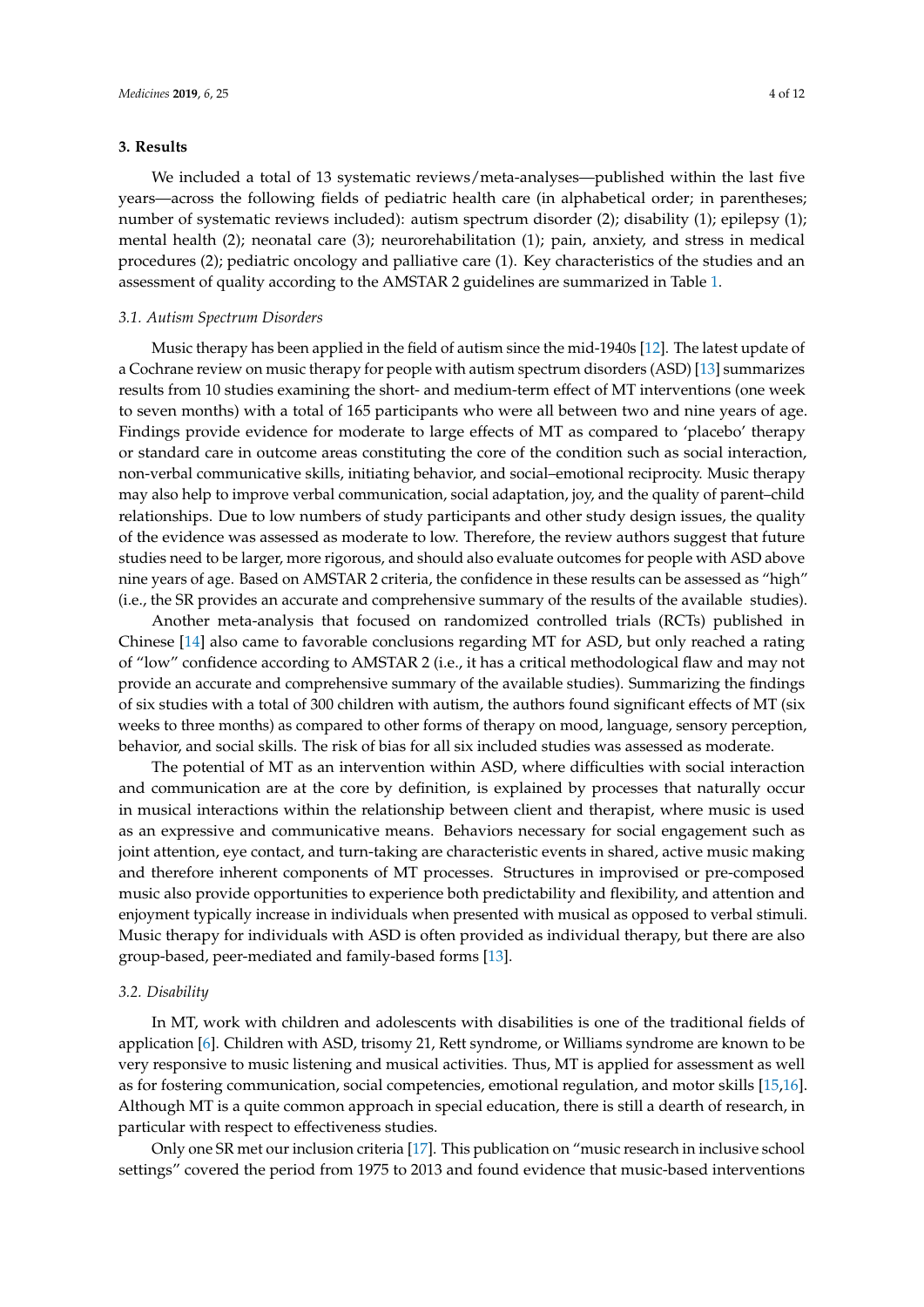in preschool settings positively influence reading/literacy outcomes in children with and without disabilities. Due to the high level of heterogeneity in study methodologies and outcomes, no other summary statements could be made. As a conclusion, the authors stress the necessity to conduct more studies in inclusive music settings. Due to several critical flaws in the review, the confidence in its results was rated as "critically low" according to AMSTAR 2 criteria, which means that it should not be relied upon to provide an accurate and comprehensive summary of the included studies.

#### *3.3. Epilepsy*

Musicogenic epilepsy, i.e. epileptic seizures induced by music, has been known of since at least the late 1930s, as Oliver Sacks mentions in his book "Musicophilia" [\[18\]](#page-10-4). At the same time, music has the potential to reduce seizure activity: "The dichotomous effect of music on seizures may be explained by modification of dopaminergic circuitry or counteractive cognitive and sensory input in ictogenesis" [\[19\]](#page-10-5). In a recent systematic review [\[20\]](#page-10-6), eight publications were identified in which the influence of music by W.A. Mozart on seizures in children was studied. Although there is some substantial and serious doubt about the existence of a 'Mozart effect' as such, classical pieces of the 'Wunderkind' are still very popular stimuli in this type of research. Noteworthily, seven of the eight included studies were from the same research group in Taiwan. Brackney and Brooks [\[20\]](#page-10-6) summarize their findings: "The evidence for the efficacy of the Mozart Effect on seizure activity in children is promising but not conclusive". According to AMSTAR 2 criteria, the confidence in the systematic review's results is rated as "critically low". Seven of the studies were classified as "quasi-experimental". In the only RCT [\[21\]](#page-10-7), the treatment group (*n* = 24) listened to Mozart's sonata for two pianos in D major K.448 daily before bedtime for six months, while the control group (*n* = 24) received treatment as usual (patients were between 8 and 13 years of age). Results showed that during the follow-up period of approximately one and a half years on average, eight of the 22 patients in the treatment group suffered seizure recurrence, while 18 of the 24 patients in the control group had seizure recurrence. Further, significant decreases in epileptiform discharges after one, two, and six months compared with EEGs before listening to music have been observed in the treatment group.

### *3.4. Mental Health*

Mental health care for children and adolescents is one of the main clinical fields of music therapists. Music therapy with children and adolescents can include active methods such as improvisation or working with songs (song writing, performing of pre-composed songs) as well as receptive methods such as listening to pre-recorded music [\[5\]](#page-9-4).

A Cochrane review on music therapy for depression [\[22\]](#page-10-8)—for which the AMSTAR 2 level of confidence in the results was rated as "high"—included nine RCTs (total *n* = 421), of which two studied the effectiveness of "music therapy techniques" in high school students [\[23,](#page-10-9)[24\]](#page-10-10). However, as it was not clear whether a trained music therapist was providing the interventions [\[22\]](#page-10-8), these studies are categorized as music-based intervention studies according to our definitions provided above. Findings from these two studies suggest that the group music intervention in comparison to cognitive behavioral therapy is significantly more effective as measured by self-rating (Beck Depression Inventory).

The findings of a recent meta-analysis [\[25\]](#page-10-11) on different music-based interventions (including MT, music medicine, and other music-based interventions) to reduce internalizing symptoms in children and adolescents also suggest that these interventions are beneficial, but due to a relatively small sample size (only five trials with a combined sample size of  $n = 100$ ), the authors draw these implications with caution. The confidence in the results according to AMSTAR 2 criteria was estimated as "low".

#### *3.5. Neonatal Care*

Music therapy and music interventions are of growing importance in neonatal intensive care units (NICUs) as documented by two recent publications: a systematic review of RCTs on various music-based interventions by van der Heijden and colleagues [\[26\]](#page-10-12), and a meta-analysis on music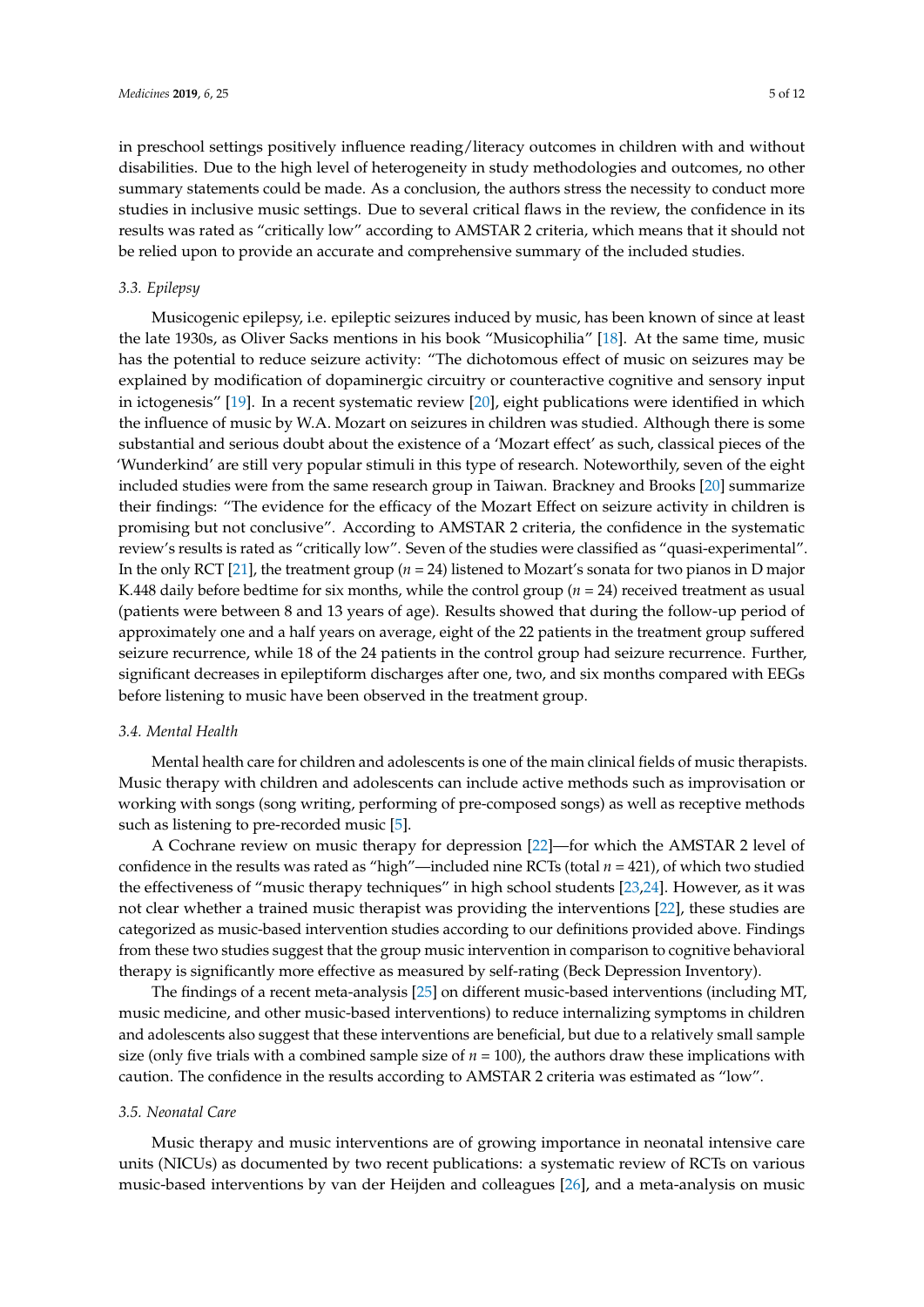therapy for infants and their parents by Bieleninik, Ghetti, and Gold [\[27\]](#page-10-13). Progress in medicine and new technical developments allow for higher survival rates in preterm newborns. However, the survival of preterm babies who are more premature and vulnerable also calls for better and more efficient integrated care as early as possible. This explains why there is a growing awareness for environmental factors influencing the newborn's health and well-being, e.g. acoustic stimuli in the NICU. Van der Heijden and colleagues state: "Where unpredictable noise adversely affects sleep and physiologic stability, meaningful auditory stimulation, such as music, might contribute to the neurodevelopment of premature infants" [\[26\]](#page-10-12).

Summarising the main findings of the two reviews—based on RCTs only, and both assessed as justifying "moderate" confidence in their findings according to AMSTAR 2 (i.e., they include weaknesses, but no critical flaws, so that they may provide an accurate summary of the results of included studies)—MT and other music-based interventions in NICUs lead to a reduction in heart and respiratory rate, improve the infant's sleep and food intake, and reduce the anxiety of mothers [\[26](#page-10-12)[,27\]](#page-10-13). Interestingly, not only from an economical point of view, a recent systematic review of RCTs [\[28\]](#page-10-14) found that length of stay can be significantly reduced through music therapy interventions. In addition, O'Toole et al. [\[28\]](#page-10-14) reported that music medicine interventions yield positive effects of pain management in preterm infants. However, the confidence in this review's results had to be rated as "critically low" according to AMSTAR 2 criteria due to several critical flaws in its methodology.

Regardless of whether live or pre-recorded music is played, the 'golden rules' of music interventions in the NICU are "less is more", and "minimal change, minimal range". The former being true for duration and the number of musical instruments used, the latter applies to all musical parameters: "minimal change" in rhythm, harmony, dynamics, and volume, and "minimal range" in melody and pitch range—"like a lullaby" [\[29\]](#page-10-15). Thus, in live interventions, music therapists primarily use their voice (infant directed singing), accompanied maybe by a harp, a guitar or a small percussion instrument. For recorded acoustic interventions, music or the mother's voice is played softly through loudspeakers inside or outside of the incubator.

# *3.6. Neurorehabilitation*

A recent Cochrane review on MT for acquired brain injury came to the following conclusion: "The results suggest that music interventions using rhythm may be beneficial for improving walking in people with stroke, and this may improve quality of life. ( . . . ) Music interventions that use a strong beat within music may be more effective than interventions where a strong beat is used without music. Treatment delivered by a trained music therapist might be more effective than treatment delivered by other professionals" [\[30\]](#page-10-16). The quality of the evidence was assessed as "generally low" by the review authors [\[30\]](#page-10-16). The confidence in these results can be assessed as "high" based on AMSTAR 2 criteria. In the context of our focus on pediatric health care, it has to be noted however that it was not possible to determine the number of adolescents who were included based on the information given in the review. According to the selection criteria of the review, "studies that included people older than 16 years of age" were examined. Most of the studies report a mean age of more than 50 years of age, so the applicability of the review's results to children and adolescents remains unclear.

#### *3.7. Pain, Axiety, and Stress in Medical Procedures*

A systematic review by Yinger and Gooding [\[31\]](#page-10-17) on music-based interventions for procedural support identified 50 studies meeting the inclusion criteria, but only eight of them included children and adolescents. The confidence in the results of this systematic review according to AMSTAR 2 criteria was rated as "moderate", i.e., it includes weaknesses, but no critical flaws, so that it may provide an accurate summary of the results of included studies. The authors came to the conclusion that the majority of studies (84%) were at high risk of bias and revealed limitations in adequate intervention reporting. Interestingly, two of the eight studies with a low or moderate risk of bias were music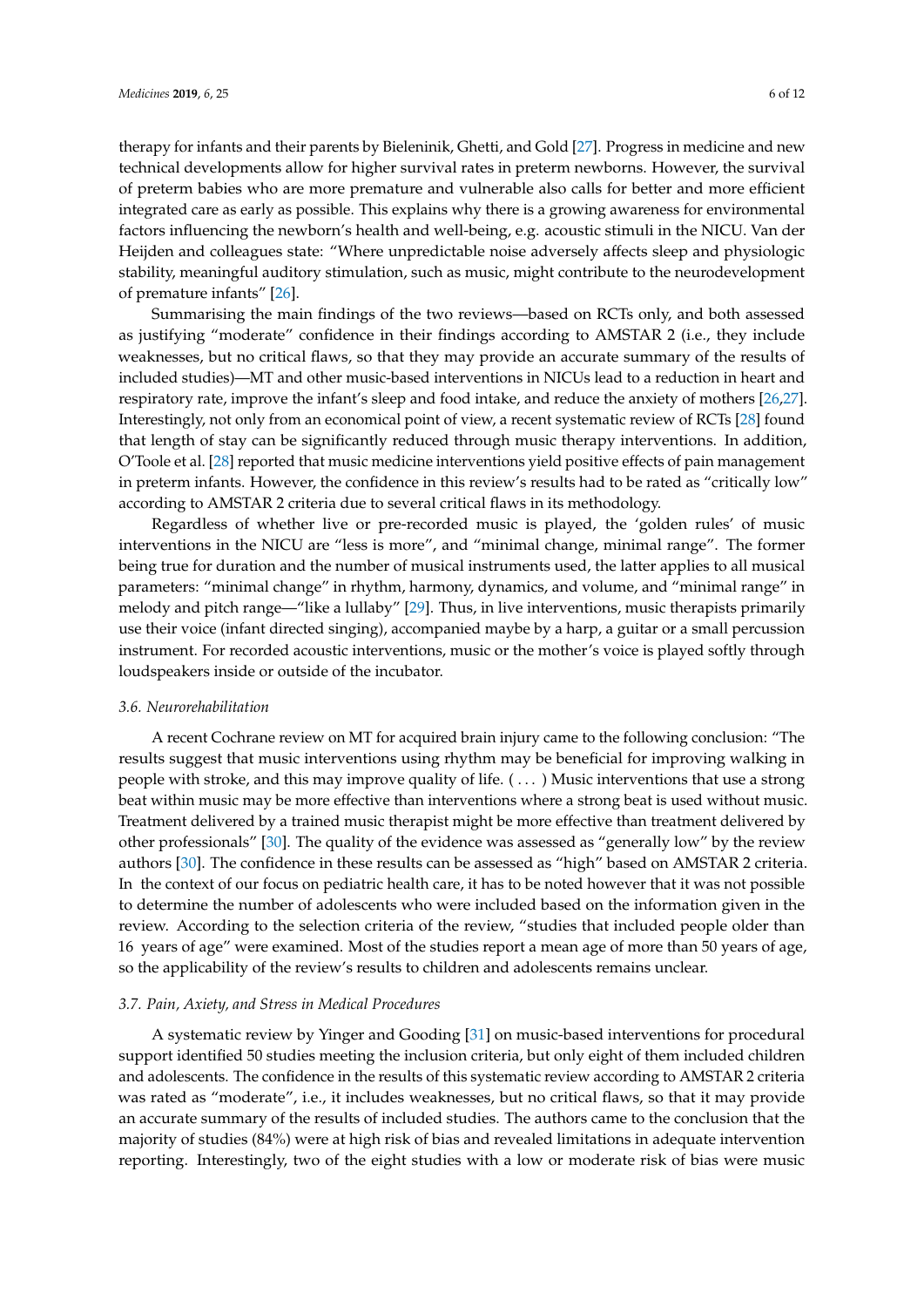therapy studies involving pediatric participants [\[32,](#page-10-18)[33\]](#page-10-19), with significant effects for the reduction of pain and anxiety.

In a systematic review from 2016, Kim and Stegemann [\[34\]](#page-10-20) searched the literature of the last 35 years with regard to music listening as an intervention for children and adolescents. The authors identified 36 studies of which 18 were from the field of pediatrics, encompassing 12 studies with pediatric patients undergoing either surgery or needle insertion procedures. Accordingly, pain, anxiety, and stress were the main outcome measures.

Pain perception in the context of medical procedures was investigated in 12 RCTs, of which nine found a significant decrease of pain in the music condition compared to the non-music condition or treatment as usual. In most of the studies, the music condition included recorded music (e.g., lullabies, classical music, pop) presented via loudspeaker or earphones. The largest effect sizes were reported in a study by Nguyen and colleagues [\[35\]](#page-10-21) who investigated the reduction of pain and anxiety in children with cancer undergoing lumbar puncture (LP). Pain, heart and respiratory rates were significantly reduced in the music group during and after the LP (pain reduction: *d* = 1.53 (huge effect) during and  $d = 1.08$  (large effect) after the LP).

Besides pain, anxiety plays a major role as a stressor for children in medical procedures. The effect of music listening in reducing anxiety was measured in 11 studies, of which seven favored the music condition while four studies found no significant difference between groups. Effect sizes for anxiety reduction ranged between *d* = 0.61 (medium effect) and *d* = 1.5 (huge effect). Kristjánsdóttir and Kristjánsdóttir [\[36\]](#page-10-22) studied the effect of a specific music medicine intervention (a musical distraction strategy) in adolescents receiving immunization. They found the odds of participants experiencing "no pain" during the immunization if listening to music to be approximately 2.8 times higher than those of participants receiving standard nursing care. The authors concluded that musical distraction, pre-immunization fear and anxiety, and expected immunization pain were significant predictors of adolescent immunization pain sensation.

The effects of music listening on stress perceived by children and adolescents during painful medical procedures were measured by observational parameters (e.g., video analysis) as well as physiological parameters (e.g., heart rate, blood pressure, respiratory rate). The majority of the studies (four out of seven) were in favor of the music condition, while the other three studies found no significant differences. Results of an earlier RCT by Malone [\[37\]](#page-10-23) who used live music interventions with children in a preoperative setting revealed that participants in the music condition showed significantly shorter duration of stress signs with a large effect size (*d* = 1.01).

Only two of the 36 studies reviewed by Kim and Stegemann [\[30\]](#page-10-16) were categorized as "relatively low risk of bias"; both of these studies [\[35,](#page-10-21)[38\]](#page-10-24) showed strong results in favor of the music medicine intervention. The confidence in the results of this systematic review by Kim and Stegemann [\[30\]](#page-10-16) according to AMSTAR 2 criteria was also rated as "moderate".

### *3.8. Pediatric Oncology and Palliative Care*

In several countries, music therapy services are well-established in the field of pediatric oncology, and some treatment guidelines include creative arts therapies for this specific client population, as for instance in Germany [\[39\]](#page-11-0). Music therapists in pediatric oncology and palliative care have to deal with various somatic and psychological symptoms of their patients and often, therapy is provided for children together with their family members. Due to ethical concerns and feasibility issues regarding such vulnerable times in life, RCTs are scarce in this field, particularly within palliative care.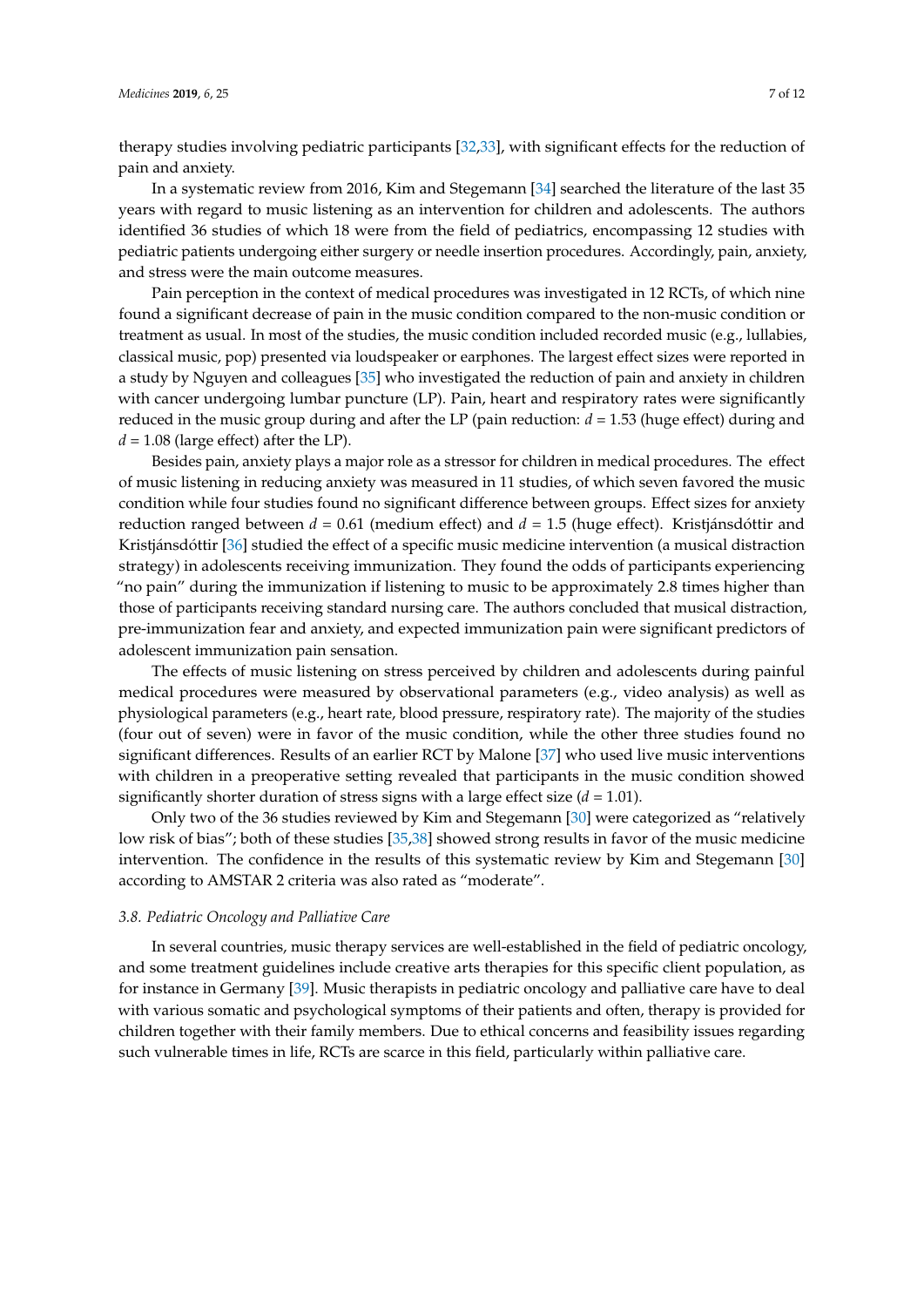|  | 8 of 1 |  |
|--|--------|--|
|  |        |  |

| Field of<br>Application                                     | Author(s), Year (Type(s) of<br>Intervention Studied) *      | Number of<br>Studies/Participants<br>(Total) | (Primary) Outcomes                                                                                                            | Confidence in the<br><b>Results</b> |
|-------------------------------------------------------------|-------------------------------------------------------------|----------------------------------------------|-------------------------------------------------------------------------------------------------------------------------------|-------------------------------------|
| <b>Autism Spectrum</b><br><b>Disorders</b>                  | Geretsegger et al., 2014 [13]<br>[MT]                       | 10/165                                       | Social interaction;<br>non-verbal and verbal communicative<br>skills:<br>initiating behavior;<br>social-emotional reciprocity | High                                |
|                                                             | Shi et al., 2016 [14]<br>(MT)                               | 6/300                                        | Mood; language; behavior; sensory<br>perception; social skills                                                                | Low                                 |
| Disability                                                  | Jellison and Draper, 2015 [17]<br>(MT, MBI)                 | $22/>562$ <sup>1</sup>                       | Behavior in the categories: music,<br>social, academic, motor, on-task                                                        | Critically low                      |
| Epilepsy                                                    | Brackney and Brooks, 2018<br>$\left[20\right]$<br>(MM, MBI) | 8/268                                        | Seizure frequency; epileptiform<br>activity (EEG)                                                                             | Critically low                      |
| <b>Mental Health</b>                                        | Aalbers et al., 2017 [22]<br>(MT, MBI)                      | 9/421 <sup>2</sup>                           | Clinician-rated and patient-reported<br>depressive symptoms                                                                   | High                                |
|                                                             | Geipel et al., 2017 [25]<br>(MT, MM, MBI)                   | 5/195                                        | Internalizing symptoms                                                                                                        | Low                                 |
|                                                             | van der Heijden et al., 2016<br><b>26</b><br>(MT, MM, MBI)  | 20/1128                                      | Physiological parameters; growth and<br>feeding; behavioral state; relaxation<br>Outcomes and pain                            | Moderate                            |
| <b>Neonatal Care</b>                                        | Bieleninik et al., 2016 [27]<br>(MT)                        | 16/1071 <sup>3</sup>                         | Physiological and behavioral<br>parameters; maternal anxiety;<br>service-level outcome                                        | Moderate                            |
|                                                             | O'Toole, 2017 [28]<br>(MT, MM, MBI)                         | 12/918                                       | Physiological indicators; feeding<br>behaviors; length of stay; pain                                                          | Critically low                      |
| Neuro-rehabilitation                                        | Magee et al., 2017 [30]<br>(MT, MM, MBI)                    | 29 <sup>4</sup> /775                         | Gait, upper extremity function                                                                                                | High                                |
| Pain, Anxiety and<br><b>Stress in Medical</b><br>Procedures | Yinger and Gooding, 2015 [31]<br>(MT, MM)                   | 50 $5/4379$                                  | Pain and anxiety during medical<br>procedures                                                                                 | Moderate                            |
|                                                             | Kim and Stegemann, 2016 [34]<br>(MT, MM)                    | 36/1990                                      | Three categories: pediatrics (e.g., pain,<br>anxiety, stress); mental health;<br>miscellaneous                                | Moderate                            |
| Pediatric<br>Oncology and<br><b>Palliative Care</b>         | Bradt et al., 2016 [40]<br>(MT, MM)                         | 52 $6/3731$                                  | Psychological outcomes (e.g.,<br>depression, anxiety); physical<br>outcomes (e.g., fatigue, nausea, pain)                     | High                                |

<span id="page-7-0"></span>**Table 1.** Key characteristics and ratings of overall confidence in the results (based on AMSTAR 2) of included systematic reviews.

 $*$  MT = music therapy; MM = music medicine; MBI = other music-based interventions. <sup>1</sup> In some of the included studies, the numbers of participants were not indicated or unclear.  $2 \text{ In two of the nine publications } [35,36]$  $2 \text{ In two of the nine publications } [35,36]$  $2 \text{ In two of the nine publications } [35,36]$ , adolescent patients were studied (total  $n = 82$ ). <sup>3</sup> Number of infant participants; in addition, 286 parent participants were included. <sup>4</sup> According to the selection criteria of the review, "studies that included people older than 16 years of age" were examined; based on the information given in the review it is not possible to indicate how many adolescents were included; most of the studies report a mean age > 50 years of age. <sup>5</sup> Eight of the 50 studies involved pediatric participants (total  $n = 705$ ). <sup>6</sup> Five of the 52 publications were conducted in pediatric patients (total  $n = 201$ ).

A Cochrane review by Bradt and colleagues [\[40\]](#page-11-1)—for which the AMSTAR 2 level of confidence in the results was assessed as "high"—on music interventions for improving psychological and physical outcomes in cancer patients included studies with children, but only five of the 52 reviewed studies were conducted in pediatric fields. Outcomes of these studies varied from impact on immune system functioning [\[41\]](#page-11-2) through to anxiety and pain management [\[35,](#page-10-21)[42\]](#page-11-3) and children´s coping behavior [\[43](#page-11-4)[,44\]](#page-11-5). Due to the low number of studies in pediatrics, no overall conclusions were drawn. Findings from single studies indicate some benefits of MT and music-based interventions, particularly on anxiety, pain, and coping behaviors.

# **4. Discussion**

According to the results from systematic reviews and meta-analyses, the evidence for the effectiveness of music therapy and other music-based interventions in areas relevant to pediatric health care can be summarized as displayed in Table [2.](#page-8-0)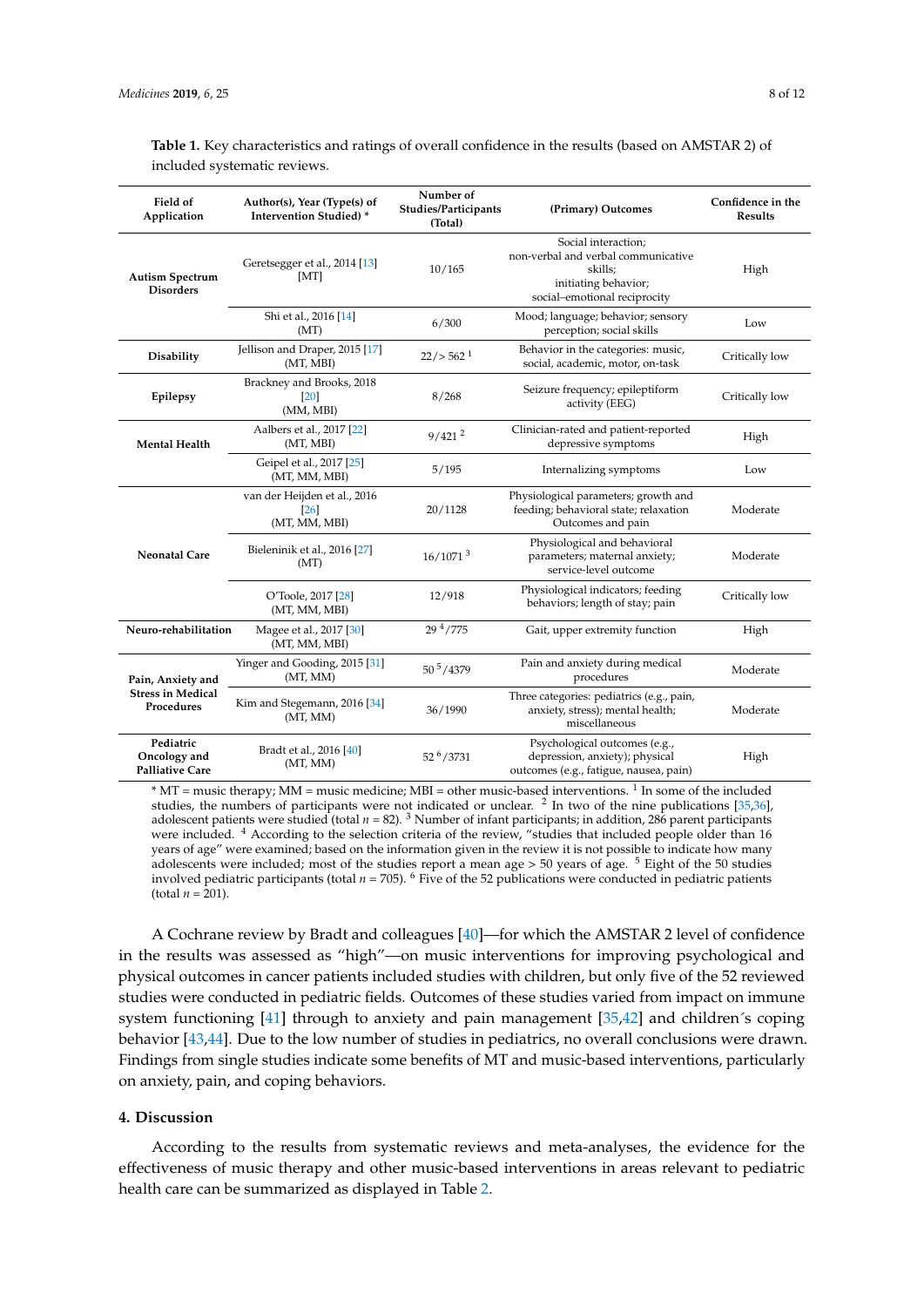<span id="page-8-0"></span>**Table 2.** Summary of findings regarding evidence for the effectiveness of music therapy (MT), music medicine (MM) and other music-based interventions (MBI) in selected fields of applications relevant to pediatric health care.

| <b>Field of Application</b>               | Findings                                                                                                                                                           |  |
|-------------------------------------------|--------------------------------------------------------------------------------------------------------------------------------------------------------------------|--|
| <b>Autism Spectrum Disorders</b>          | MT can improve social interactions, non-verbal communicative<br>skills, initiating behavior, and social-emotional reciprocity<br>(moderate to strong effects) [13] |  |
|                                           | MT can improve verbal communication, social adaptation, joy, and<br>the quality of parent-child relationships [13]                                                 |  |
|                                           | MT can improve mood, language, sensory perception, behavior,<br>and social skills [14]                                                                             |  |
| <b>Disabilities</b>                       | MBI can positively influence reading/literacy outcomes in<br>children with and without disabilities [17]                                                           |  |
| Epilepsy                                  | MBI can reduce epileptiform discharges [20]                                                                                                                        |  |
|                                           | Evidence for the efficacy of music medicine interventions using<br>the Mozart Effect on seizure activity in children is promising but<br>not conclusive [20]       |  |
| <b>Mental Health</b>                      | MBI in an educational setting can have an anti-depressive effect in<br>adolescents [22]                                                                            |  |
|                                           | MT/MM/MBI can reduce internalizing symptoms [25]                                                                                                                   |  |
|                                           | MT/MM can decrease heart and respiratory rate [26,27]                                                                                                              |  |
| <b>Neonatal Care</b>                      | MT can improve infant sleep [26,27] and food intake [26-28]                                                                                                        |  |
|                                           | MT/MM can reduce the anxiety of mothers [26,27]                                                                                                                    |  |
|                                           | MT can reduce the length of stay in hospital [28]                                                                                                                  |  |
|                                           | MM can reduce pain during blood-drawing procedures [28]                                                                                                            |  |
| Neurorehabilitation                       | Effects of MT/MM/MBI on adolescents are unclear due to missing<br>differentiation/data for the age group 16-18 years [30]                                          |  |
| Pain, Anxiety and Stress in               | MT/MM can decrease pain [31]                                                                                                                                       |  |
| <b>Medical Procedures</b>                 | MT/MM can reduce anxiety [31,34]                                                                                                                                   |  |
|                                           | MT/MM can decrease levels of stress parameters (heart and<br>respiratory rate) [34]                                                                                |  |
| Pediatric Oncology and<br>Palliative Care | MT can improve pain management [40]                                                                                                                                |  |
|                                           | MT can improve children's coping behavior [40]                                                                                                                     |  |
|                                           | MT can improve immunological status (increase of IgA level) [40]                                                                                                   |  |

Music therapy (MT) and other music-based interventions are applied and have shown to be beneficial in a broad variety of fields and seem effective especially in combination with other treatment forms and within a multimodal therapy approach—but they are certainly not the 'magic bullet' working for everyone at any time.

The growing body of evidence for MT and other music-based interventions (including music medicine) in childhood and adolescence indicates that MT is particularly effective in improving mood and affect regulation, communication, social skills, and quality of life; music medicine approaches are successfully applied in medical settings to alleviate pain, anxiety, and stress. As documented by meta-analyses, the best evidence regarding the effectiveness of MT today is reported in neonatal care and in children with autism spectrum disorders. In other fields, especially in children with disabilities, there is a clear need for more and better-quality research—which is of course not only a challenge for MT but holds true for medical and special education interventions in childhood and adolescence in general.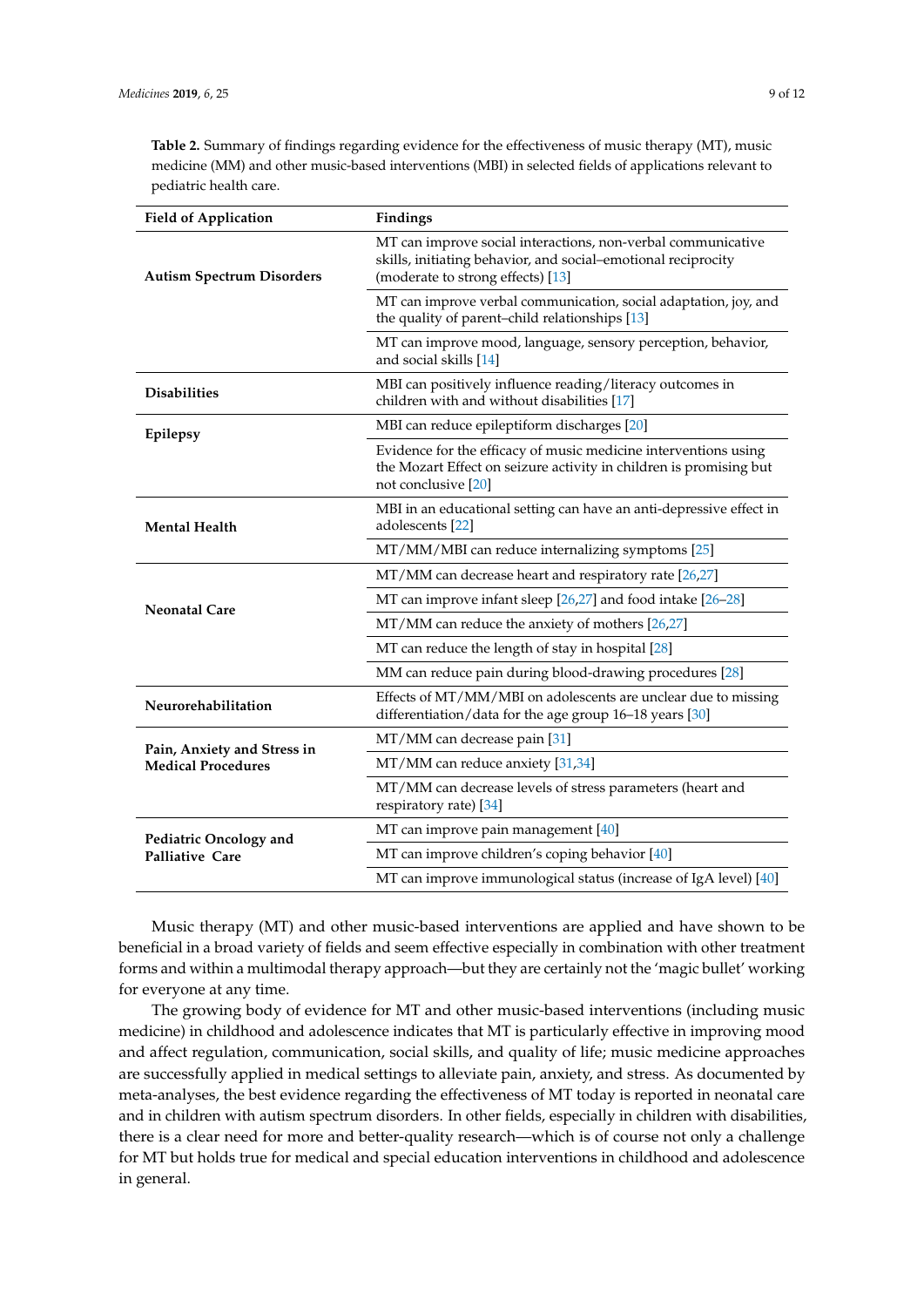"Where words fail, music speaks", as the writer Hans Christian Andersen put it. Thus, music-based interventions can open doors, especially for people who are not capable of communicating through spoken language. The communication beyond words is a unique feature of arts therapies such as MT—this may be one reason why MT works in NICUs and for people with ASD.

Music therapy can be considered a safe and generally well-accepted intervention in pediatric health care to alleviate symptoms and improve quality of life. None of the included systematic reviews reported adverse effects of music-based interventions for children and adolescents. This is in line with the findings of a study on the acceptance of specific complementary and alternative medicine modalities, where acceptance was highest for music therapy [\[45\]](#page-11-6).

As an individualized intervention that is typically provided in a person-centered way, music therapy is usually easy to implement into clinical practices. In addition, it is important to note that to exploit the potential of music therapy in an optimal way, specialized academic and clinical training and careful selection of intervention techniques to fit the client's needs are essential. More rigorous research on MT, music medicine, and other music-based interventions is still needed to determine what types of interventions work best for whom and under which circumstances.

**Author Contributions:** T.S. took the initiative for the study and coordinated study activities; T.S., M.G., and M.S. developed the concept and methodology; H.R. and E.P.Q. helped to revise the concept and methodology; T.S., M.G., and M.S. drafted the initial manuscript; H.R. and E.P.Q. conducted literature searches and helped in revising the manuscript. M.S., H.R., and E.P.Q. rated the systematic reviews according to AMSTAR 2 criteria. All authors extracted and analyzed data from eligible search results, summarized and interpreted findings, and approved the final version of the manuscript.

**Funding:** This research received no external funding.

**Conflicts of Interest:** The authors declare that the article was written in the absence of any commercial or financial relationships that could be construed as a potential conflict of interest. All authors are clinically trained music therapists.

#### **References**

- <span id="page-9-0"></span>1. American Music Therapy Association. What Is Music Therapy. 2018. Available online: [https://www.](https://www.musictherapy.org/about/musictherapy/) [musictherapy.org/about/musictherapy/](https://www.musictherapy.org/about/musictherapy/) (accessed on 28 November 2018).
- <span id="page-9-1"></span>2. Kern, P.; Tague, D.B. Music therapy practice status and trends worldwide: An international survey study. *J. Music Ther.* **2017**, *54*, 255–286. [\[CrossRef\]](http://dx.doi.org/10.1093/jmt/thx011)
- <span id="page-9-2"></span>3. Bruscia, K.E. *Defining Music Therapy*; Barcelona: Gilsum, NH, USA, 1998; ISBN 978-1-89-127-807-5.
- <span id="page-9-3"></span>4. Bradt, J.; Dileo, C.; Shim, M. Music interventions for preoperative anxiety. *Cochrane Database Syst. Rev.* **2013**. [\[CrossRef\]](http://dx.doi.org/10.1002/14651858.CD006908.pub2) [\[PubMed\]](http://www.ncbi.nlm.nih.gov/pubmed/23740695)
- <span id="page-9-4"></span>5. Stegemann, T.; Geretsegger, M. Music therapy methods. In *Music in the Social and Behavioral Sciences*; Thompson, B., Ed.; Sage: Thousand Oaks, CA, USA, 2014; Volume 2, pp. 700–702, ISBN 978-1-4522-8303-6.
- <span id="page-9-5"></span>6. Davis, W.B.; Gfeller, K.E. Music therapy: Historical perspective. In *Introduction to Music Therapy: Theory and Practice*, 3rd ed.; Davis, W.B., Gfeller, K.E., Thaut, M.H., Eds.; American Music Therapy Association: Silverspring, MD, USA, 2008; pp. 17–39, ISBN 978-1-8849-1420-1.
- <span id="page-9-6"></span>7. Alvin, J. *Music for the Handicapped Child*; Oxford University Press: Oxford, UK, 1965; ISBN 978-019314912-0.
- <span id="page-9-7"></span>8. Nordoff, P.; Robbins, C. *Creative Music Therapy: Individualized Treatment for the Handicapped Child*; John Day Co.: New York, NY, USA, 1977; ISBN 978-038-197-100-7.
- <span id="page-9-8"></span>9. Priestley, M. *Music Therapy in Action*; St. Martin's Press: New York, NY, USA, 1975; ISBN 978-009-459-900-0.
- <span id="page-9-9"></span>10. Jacobsen, S.L.; Thompson, G. (Eds.) *Music Therapy with Families. Therapeutic Approaches and Theoretical Perspectives*; Jessica Kingsley: London, UK, 2017; ISBN 978-1-84905-630-4.
- <span id="page-9-10"></span>11. Shea, B.J.; Reeves, B.C.; Wells, G.A.; Micere, T.; Candyce, H.; Julian, M.; Moher, D.; Tugwell, P.; Welch, V.; Kristjansson, E.; et al. AMSTAR 2: A critical appraisal tool for systematic reviews that include randomised or non-randomised studies of healthcare interventions, or both. *BMJ* **2017**, *358*, j4008. [\[CrossRef\]](http://dx.doi.org/10.1136/bmj.j4008) [\[PubMed\]](http://www.ncbi.nlm.nih.gov/pubmed/28935701)
- <span id="page-9-11"></span>12. Reschke-Hernández, A.E. History of music therapy treatment interventions for children with autism. *J. Music Ther.* **2011**, *48*, 169–207. [\[CrossRef\]](http://dx.doi.org/10.1093/jmt/48.2.169) [\[PubMed\]](http://www.ncbi.nlm.nih.gov/pubmed/21938891)
- <span id="page-9-12"></span>13. Geretsegger, M.; Elefant, C.; Mössler, K.A.; Gold, C. Music therapy for people with autism spectrum disorder. *Cochrane Database Syst. Rev.* **2014**. [\[CrossRef\]](http://dx.doi.org/10.1002/14651858.CD004381.pub3) [\[PubMed\]](http://www.ncbi.nlm.nih.gov/pubmed/24936966)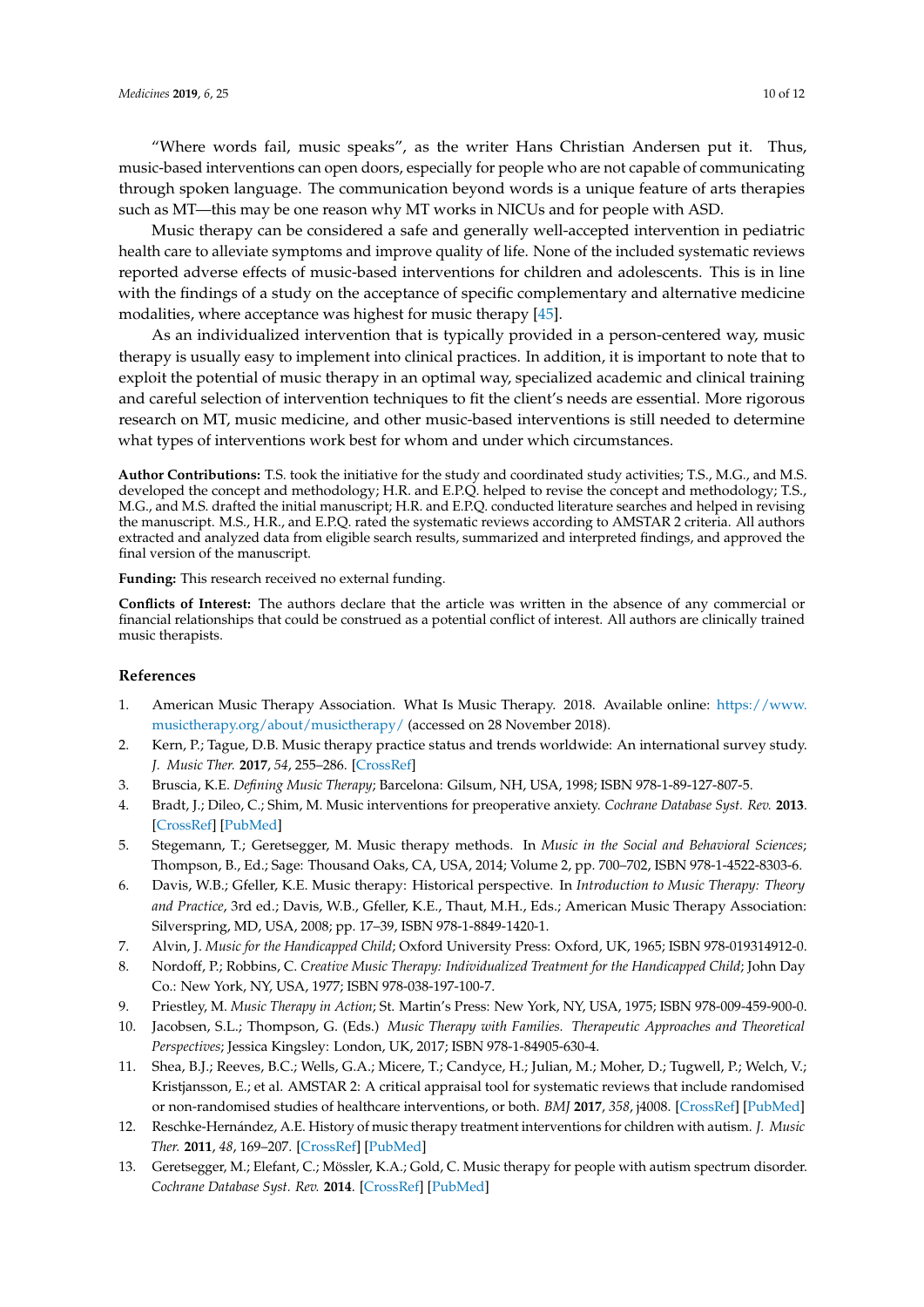- <span id="page-10-0"></span>14. Shi, Z.M.; Lin, G.H.; Xie, Q. Effects of music therapy on mood, language, behavior, and social skills in children with autism: A meta-analysis. *Chin. Nurs. Res.* **2016**, *3*, 137–141. [\[CrossRef\]](http://dx.doi.org/10.1016/j.cnre.2016.06.018)
- <span id="page-10-1"></span>15. Hintz, M. (Ed.) *Guidelines for Music Therapy Practice in Developmental Health*; Barcelona: Gilsum, NH, USA, 2013; ISBN 978-1-937440-45-9.
- <span id="page-10-2"></span>16. Lathom-Radocy, W.B. *Pediatric Music Therapy*, 2nd ed.; Charles C Thomas: Springfield, IL, USA, 2014; ISBN 978-039-808-787-6.
- <span id="page-10-3"></span>17. Jellison, J.A.; Draper, E.A. Music research in inclusive school settings: 1975 to 2013. *J. Res. Music Educ.* **2015**, *62*, 325–331. [\[CrossRef\]](http://dx.doi.org/10.1177/0022429414554808)
- <span id="page-10-4"></span>18. Sacks, O. *Musicophilia. Tales of Music and the Brain*; Picador: London, UK, 2007; ISBN 978-033-041-837-9.
- <span id="page-10-5"></span>19. Maguire, M. Music and its association with epileptic disorders. *Prog. Brain Res.* **2015**, *217*, 107–127. [\[CrossRef\]](http://dx.doi.org/10.1016/bs.pbr.2014.11.023)
- <span id="page-10-6"></span>20. Brackney, D.E.; Brooks, J.L. Complementary and alternative medicine: The Mozart Effect on childhood epilepsy—A systematic review. *J. Sch. Nurs.* **2018**, *34*, 28–37. [\[CrossRef\]](http://dx.doi.org/10.1177/1059840517740940)
- <span id="page-10-7"></span>21. Lin, L.C.; Lee, M.W.; Wei, R.C.; Mok, H.K.; Yang, R.C. Mozart K.448 listening decreased seizure recurrence and epileptiform discharges in children with first unprovoked seizures: A randomized controlled study. *BMC Complement. Altern. Med.* **2014**, *14*, 17. [\[CrossRef\]](http://dx.doi.org/10.1186/1472-6882-14-17)
- <span id="page-10-8"></span>22. Aalbers, S.; Fusar-Poli, L.; Freeman, R.E.; Spreen, M.; Ket, J.C.F.; Vink, A.C.; Maratos, A.; Crawford, M.; Chen, X.J.; Gold, C. Music therapy for depression. *Cochrane Database Syst. Rev.* **2017**. [\[CrossRef\]](http://dx.doi.org/10.1002/14651858.CD004517.pub3) [\[PubMed\]](http://www.ncbi.nlm.nih.gov/pubmed/29144545)
- <span id="page-10-9"></span>23. Hendricks, C.B.; Robinson, B.; Bradley, B.; Davis, K. Using music techniques to treat adolescent depression. *J. Humanist. Couns. Educ. Dev.* **1999**, *38*, 39–46. [\[CrossRef\]](http://dx.doi.org/10.1002/j.2164-490X.1999.tb00160.x)
- <span id="page-10-10"></span>24. Hendricks, C.B. A study of the use of music therapy techniques in a group for the treatment of adolescent depression. *Diss. Abstr. Int.* **2001**, *62*, 472.
- <span id="page-10-11"></span>25. Geipel, J.; Koenig, J.; Hillecke, T.K.; Resch, F.; Kaess, M. Music-based interventions to reduce internalizing symptoms in children and adolescents: A meta-analysis. *J. Affect. Disord.* **2018**, *225*, 647–656. [\[CrossRef\]](http://dx.doi.org/10.1016/j.jad.2017.08.035) [\[PubMed\]](http://www.ncbi.nlm.nih.gov/pubmed/28889050)
- <span id="page-10-12"></span>26. Van der Heijden, M.J.E.; Oliai Araghi, S.; Jeekel, J.; Reiss, I.K.M.; Hunink, M.G.M.; van Dijk, M. Do hospitalized premature infants benefit from music interventions? A systematic review of randomized controlled trials. *PLoS ONE* **2016**, *11*, e0161848. [\[CrossRef\]](http://dx.doi.org/10.1371/journal.pone.0161848)
- <span id="page-10-13"></span>27. Bieleninik, Ł.; Ghetti, C.; Gold, C. Music therapy for preterm infants and their parents: A meta-analysis. *Pediatrics* **2016**, *138*. [\[CrossRef\]](http://dx.doi.org/10.1542/peds.2016-0971) [\[PubMed\]](http://www.ncbi.nlm.nih.gov/pubmed/27561729)
- <span id="page-10-14"></span>28. O'Toole, A.; Francis, K.; Pugsley, L. Does music positively impact preterm infant outcomes? *Adv. Neonatal Care* **2017**, *17*, 192–202. [\[CrossRef\]](http://dx.doi.org/10.1097/ANC.0000000000000394)
- <span id="page-10-15"></span>29. Nöcker-Ribaupierre, M. Premature Infants. In *Guidelines for Music Therapy Practice in Pediatric Care*; Bradt, J., Ed.; Barcelona: Dallas, TX, USA, 2013; pp. 66–115, ISBN 978-1-937440-48-0.
- <span id="page-10-16"></span>30. Magee, W.L.; Clark, I.; Tamplin, J.; Bradt, J. Music interventions for acquired brain injury. *Cochrane Database Syst. Rev.* **2017**. [\[CrossRef\]](http://dx.doi.org/10.1002/14651858.CD006787.pub3)
- <span id="page-10-17"></span>31. Yinger, O.S.; Gooding, L.F. A systematic review of music-based interventions for procedural support. *J. Music Ther.* **2015**, *52*, 1–77. [\[CrossRef\]](http://dx.doi.org/10.1093/jmt/thv004)
- <span id="page-10-18"></span>32. Noguchi, L.K. The effect of music versus nonmusic on behavioral signs of distress and self-report of pain in pediatric injection patients. *J. Music Ther.* **2006**, *43*, 16–38. [\[CrossRef\]](http://dx.doi.org/10.1093/jmt/43.1.16)
- <span id="page-10-19"></span>33. Whitehead-Pleaux, A.M.; Baryza, M.J.; Sheridan, R. The effects of music therapy on pediatric patients' pain and anxiety during donor site dressing change. *J. Music Ther.* **2006**, *43*, 136–153. [\[CrossRef\]](http://dx.doi.org/10.1093/jmt/43.2.136) [\[PubMed\]](http://www.ncbi.nlm.nih.gov/pubmed/16897906)
- <span id="page-10-20"></span>34. Kim, J.; Stegemann, T. Music listening for children and adolescents in health care contexts: A systematic review. *Art Psychother.* **2016**, *51*, 72–85. [\[CrossRef\]](http://dx.doi.org/10.1016/j.aip.2016.08.007)
- <span id="page-10-21"></span>35. Nguyen, T.N.; Nilsson, S.; Hellström, A.L.; Bengtson, A. Music therapy to reduce pain and anxiety in children with cancer undergoing lumbar puncture: A randomized clinical trial. *J. Pediatr. Oncol. Nurs.* **2010**, *27*, 146–155. [\[CrossRef\]](http://dx.doi.org/10.1177/1043454209355983) [\[PubMed\]](http://www.ncbi.nlm.nih.gov/pubmed/20386063)
- <span id="page-10-22"></span>36. Kristjánsdóttir, Ó.; Kristjánsdótti4, G. Randomized clinical trial of musical distraction with and without head-phones for adolescents' immunization pain. *Scand. J. Caring Sci.* **2011**, *25*, 19–26. [\[CrossRef\]](http://dx.doi.org/10.1111/j.1471-6712.2010.00784.x) [\[PubMed\]](http://www.ncbi.nlm.nih.gov/pubmed/20409050)
- <span id="page-10-23"></span>37. Malone, A.B. The effects of live music on the distress of pediatric patients receiving intravenous starts, venipunctures, injections, and heel sticks. *J. Music Ther.* **1996**, *33*, 19–33. [\[CrossRef\]](http://dx.doi.org/10.1093/jmt/33.1.19)
- <span id="page-10-24"></span>38. Hartling, L.; Newton, A.S.; Liang, Y.; Jou, H.; Hewson, K.; Klassen, T.P.; Curtis, S. Music to reduce pain and distress in the pediatric emergency department: A randomized clinical trial. *JAMA Pediatr.* **2013**, *167*, 826–835. [\[CrossRef\]](http://dx.doi.org/10.1001/jamapediatrics.2013.200) [\[PubMed\]](http://www.ncbi.nlm.nih.gov/pubmed/23857075)